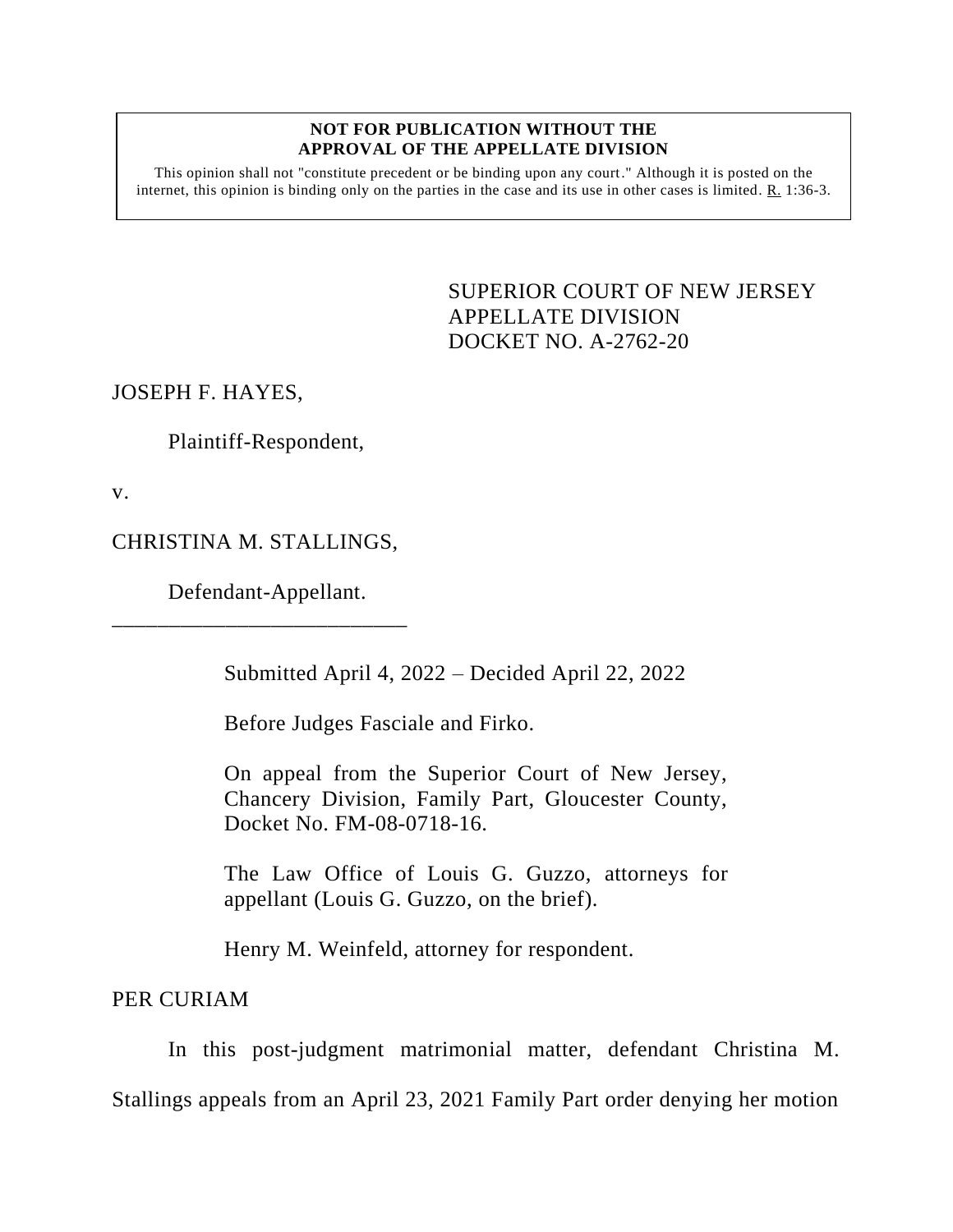to modify the parties' parenting time schedule and child support obligations. The judge found there were no substantial change of circumstances justifying a modification of parenting time, and therefore there was no need to interview the parties' children. On the issue of child support, defendant contends the judge erred in not recalculating her child support obligation as of March 2020 because plaintiff was no longer incurring after care costs due to virtual learning as a result of the COVID-19 pandemic. For the reasons that follow, we affirm the order under review insofar as it pertains to custody and parenting time because we agree with the Family Part judge that defendant failed to establish a prima facie case of changed circumstances. As to the child support aspect of defendant's appeal, since we were not provided with a complete record, we dismiss this issue without prejudice to defendant's right to re-file a motion in the Family Part.

## I.

We summarize the pertinent history of this litigation. The parties were married in November 2004 and divorced in January 2017. Their final judgment of divorce (FJOD) provided the parties would share legal custody of their four children born in 2006, 2007, 2010, and 2011. The mediated consent order incorporated into the FJOD stated the parties "were not able to agree to the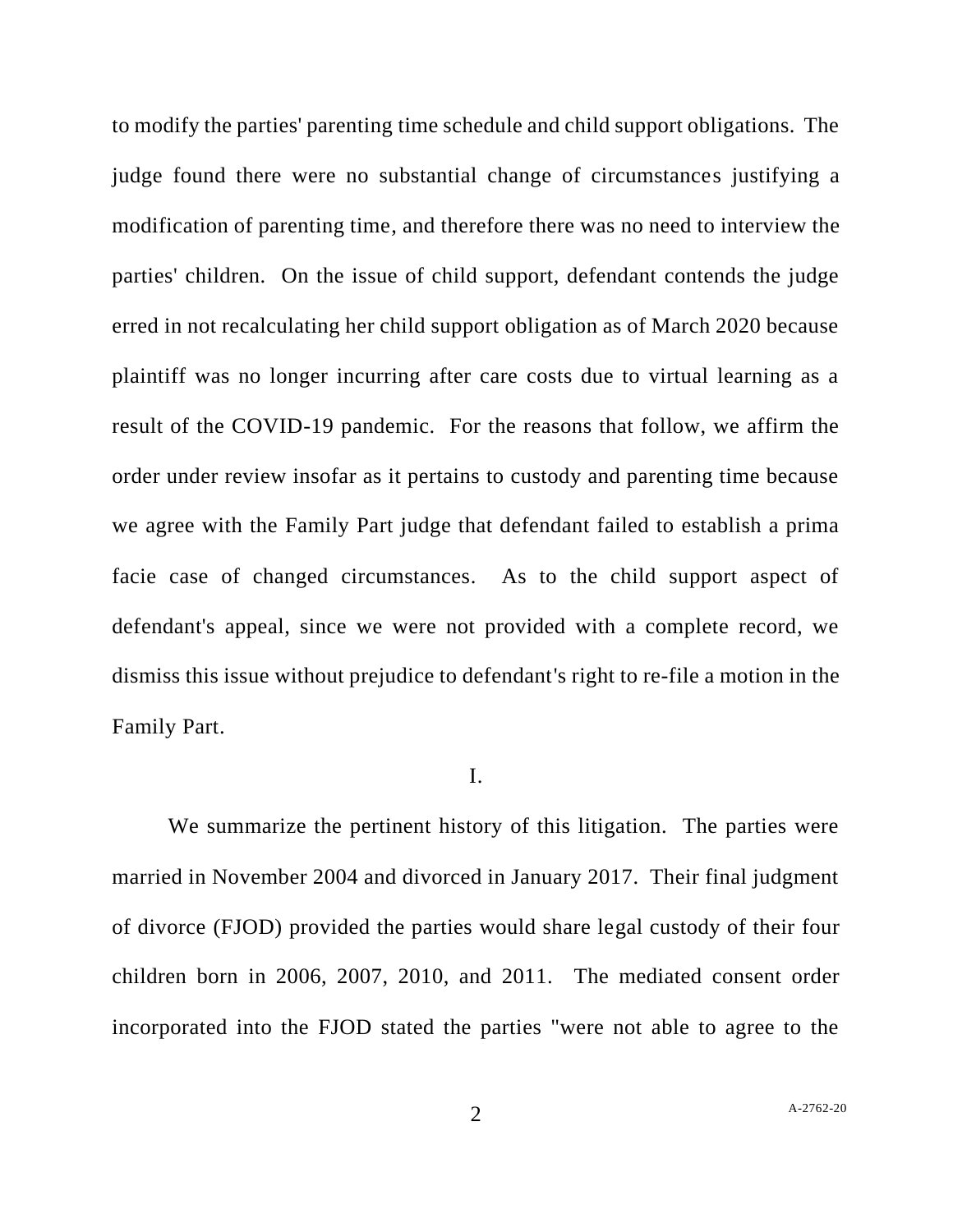residential custodian designations." Therefore, neither defendant nor plaintiff Joseph F. Hayes were designated as the parent of primary residence (PPR) or the parent of alternate residence (PAR). Defendant also has a fifth child; a son from a previous marriage, who was twenty years old at the time relevant to this appeal, who resided with her. The FJOD required plaintiff to pay \$230 per week in child support to defendant.

The FJOD also provided that defendant would remain in possession of the former marital residence (FMR), which was plaintiff's pre-marital asset. Plaintiff waived his legal and equitable rights to the FMR, leaving defendant as the sole owner. A home equity line of credit (HELOC) in plaintiff's name encumbered the FMR. The FJOD stipulated defendant "was supposed to pay off the HELOC in full, if unable to refinance it, or indemnify [plaintiff] for any loss associated with [her] non-payment of [the] loan" before January 18, 2018.

In 2018, defendant's son "was dealing drugs" out of the FMR in the presence of one of the parties' younger children. The record shows "[t]he police found deplorable conditions in the home when they entered to arrest" defendant's son, such as animal feces on the floor, black smog on the ceiling, and old food and trash throughout the home. As a result, plaintiff filed a motion to change custody on September 11, 2018. On December 5, 2018, the parties entered into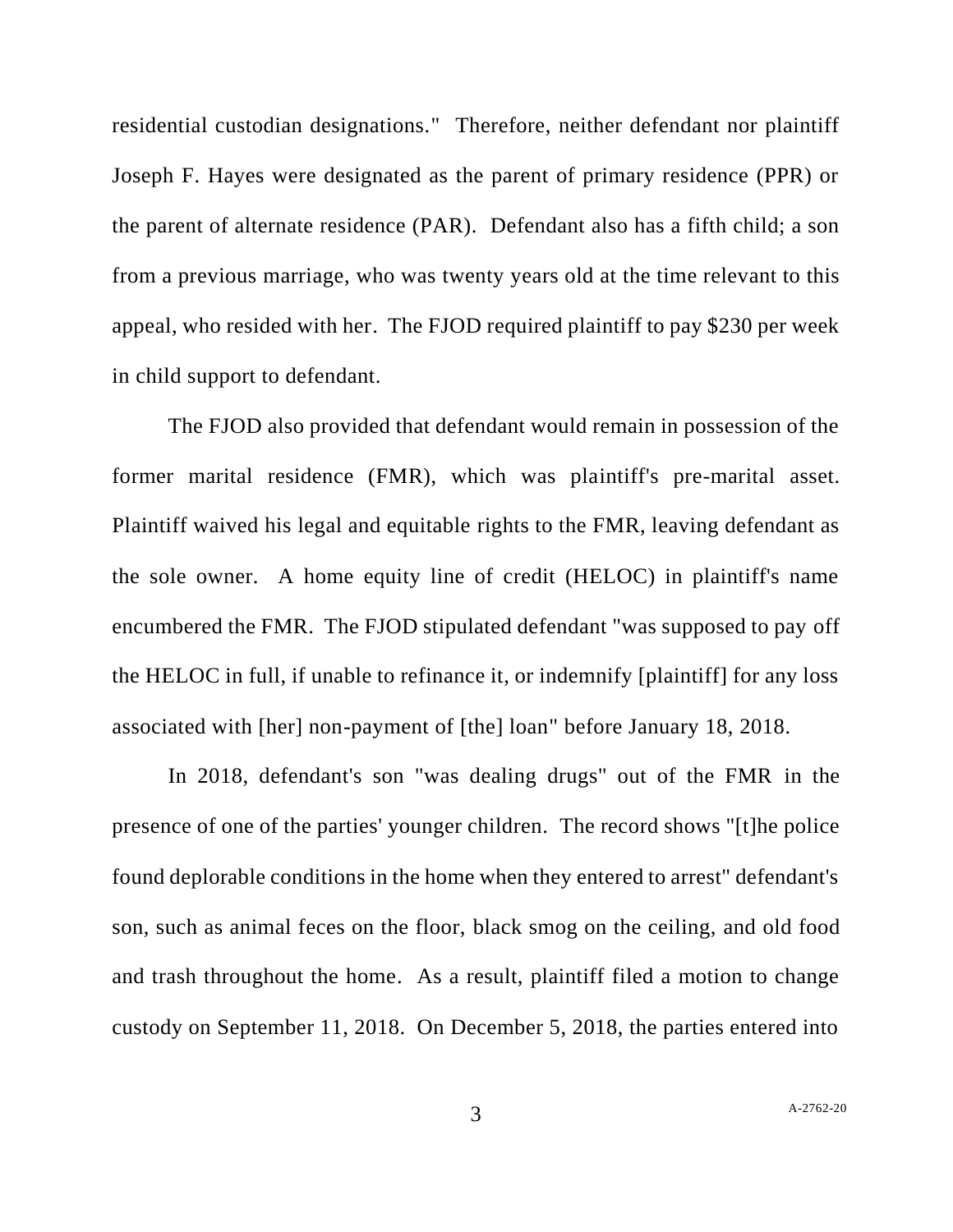a consent order, which provided plaintiff would "have parenting time every Wednesday and Thursday and every other weekend," defined as Friday after school until drop off of the children at school on Monday morning. The consent order also provided that "[d]efendant's parenting time [was] Monday and Tuesday and every other weekend." Neither party was designated as the PPR.

In February 2019, the children's school principal, Raymond Anderson, made a referral to the Division of Child Protection and Permanency (the Division). Anderson reported the children's clothing was saturated with kerosene, causing them to suffer nausea and headaches, which required them to be evaluated at an emergency room. Defendant told Anderson that "she spilled gasoline while she filled her tank," in an effort to explain what happened. However, the Division's investigation revealed defendant did not pay her utilities bill and had no gas, heat, hot water, or electricity at the FMR "for extended periods of time." Consequently, defendant was using kerosene heaters in the home. The Division implemented a safety plan to address the issues at defendant's home.

On July 8, 2019, plaintiff filed a second motion to modify the custody arrangement of the children. On November 6, 2019, another consent order was entered by the Family Part judge. Plaintiff was designated PPR. The consent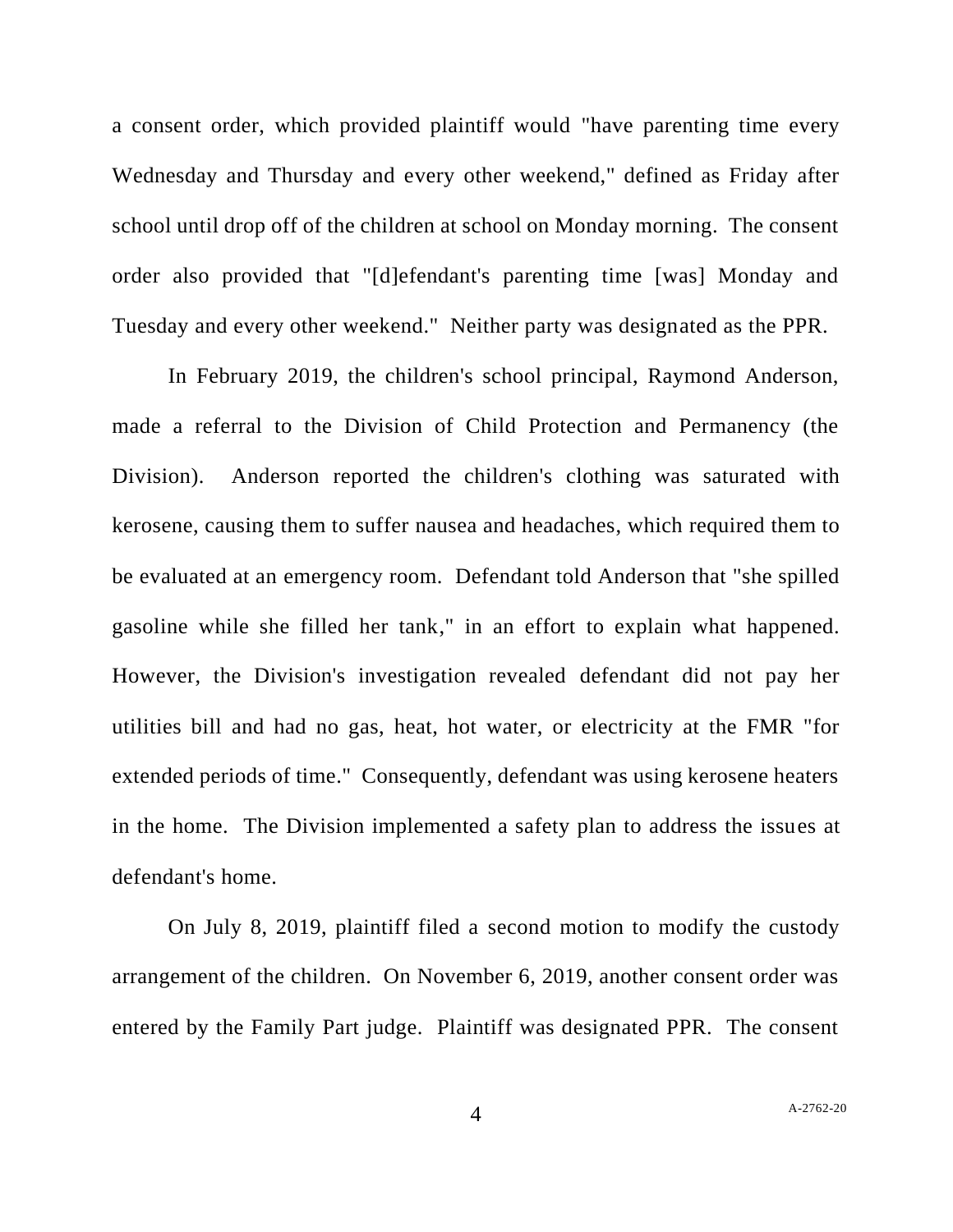order granted defendant "parenting time on Mondays and Tuesdays after school through [7:00 p.m. and] every other weekend from Friday after school until Sunday at" 7:00 p.m. She was ordered to drop off the children at plaintiff's residence on "Monday and Tuesday eves." Plaintiff was to "pick up [the] children at defendant's residence 'curb-side' on Sundays." The parties were ordered to exchange financial information and recalculate child support. If no agreement was reached on a new child support amount, the parties agreed to submit the issue to the judge for a determination.

On June 2, 2020, defendant filed a motion to transfer residential custody of the children from plaintiff to her and be designated the PPR. In the alternative, defendant requested the judge "interview the children to determine where they wish[ed] to reside" or schedule a plenary hearing. In support of her motion, defendant argued there was a substantial change in circumstances since the November 2019 consent order was entered because she moved from the FMR into a home more suitable for raising the children. In addition, defendant claimed plaintiff had "anger issues," and that he and his wife harassed and verbally and physically abused one of the children necessitating the Division's involvement. In her moving certification, defendant described several instances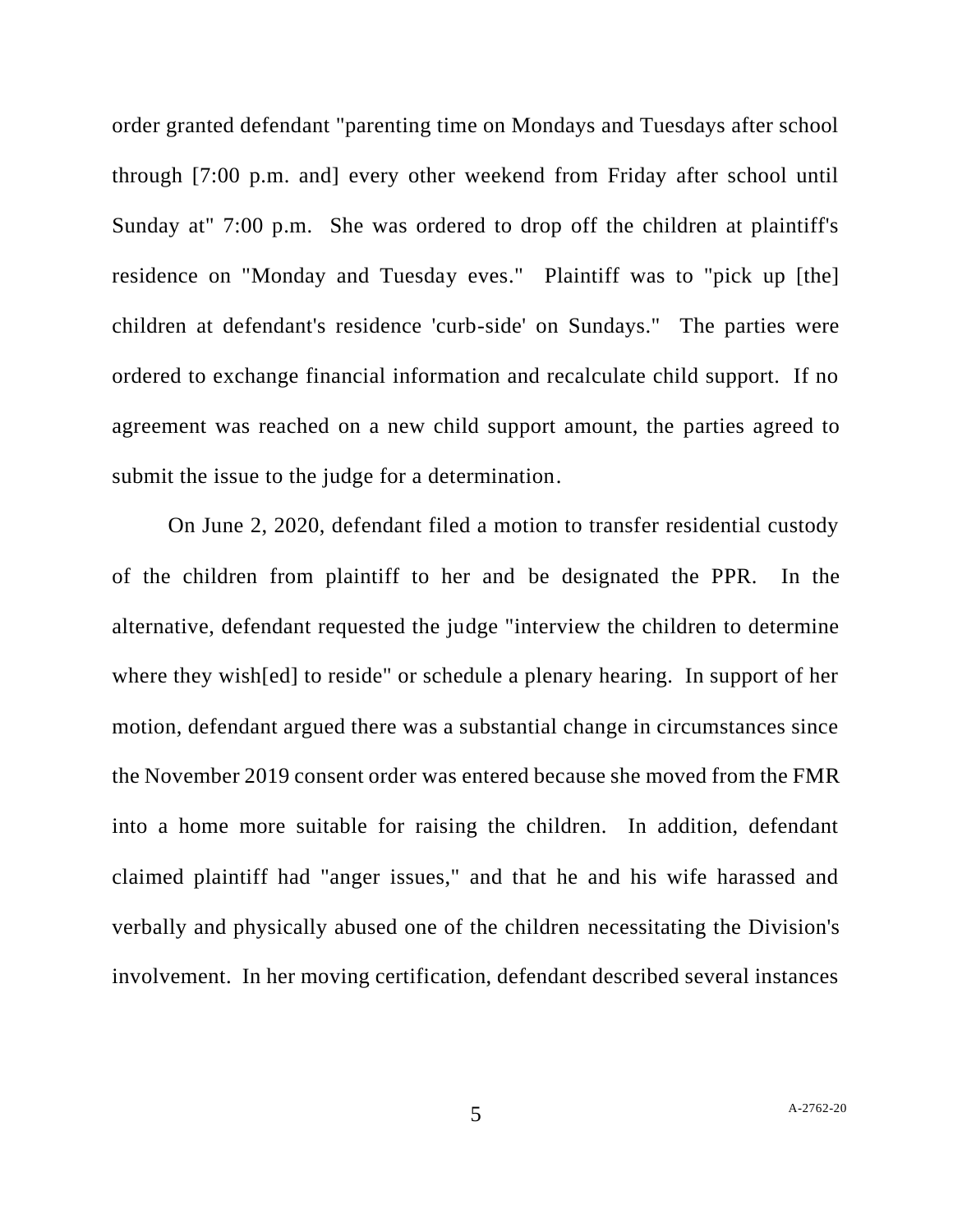illustrating how plaintiff and his wife's alleged behavior caused the children's unhappiness living with them and their preference to live with defendant.

On June 25, 2020, plaintiff filed a notice of cross-motion requesting defendant's motion be denied. He also sought counsel fees. In his cross-moving certification, plaintiff denied defendant's contentions and stated the Division concluded the allegations against him and his wife were unfounded. Plaintiff reiterated the deplorable conditions found at defendant's home and noted two of their children were "diagnosed with scabies" on August 14, 2019. One child was diagnosed with "sinitus," which plaintiff attributed to the conditions at defendant's home. Plaintiff also stated defendant failed to seek medical attention for the children.

On July 10, 2020, the judge denied defendant's motion and denied plaintiff's cross-motion for counsel fees. In a written opinion, the judge found defendant's move did "not create a substantial change in circumstances because the home itself was not the impetus for [Division] involvement, but rather [d]efendant's failure to properly care for the parties' children." The judge highlighted defendant did not proffer any evidence in support of her motion, and therefore, she did not demonstrate a prima facie case to modify custody. In addition, the judge found "no cause to interview the parties' children" because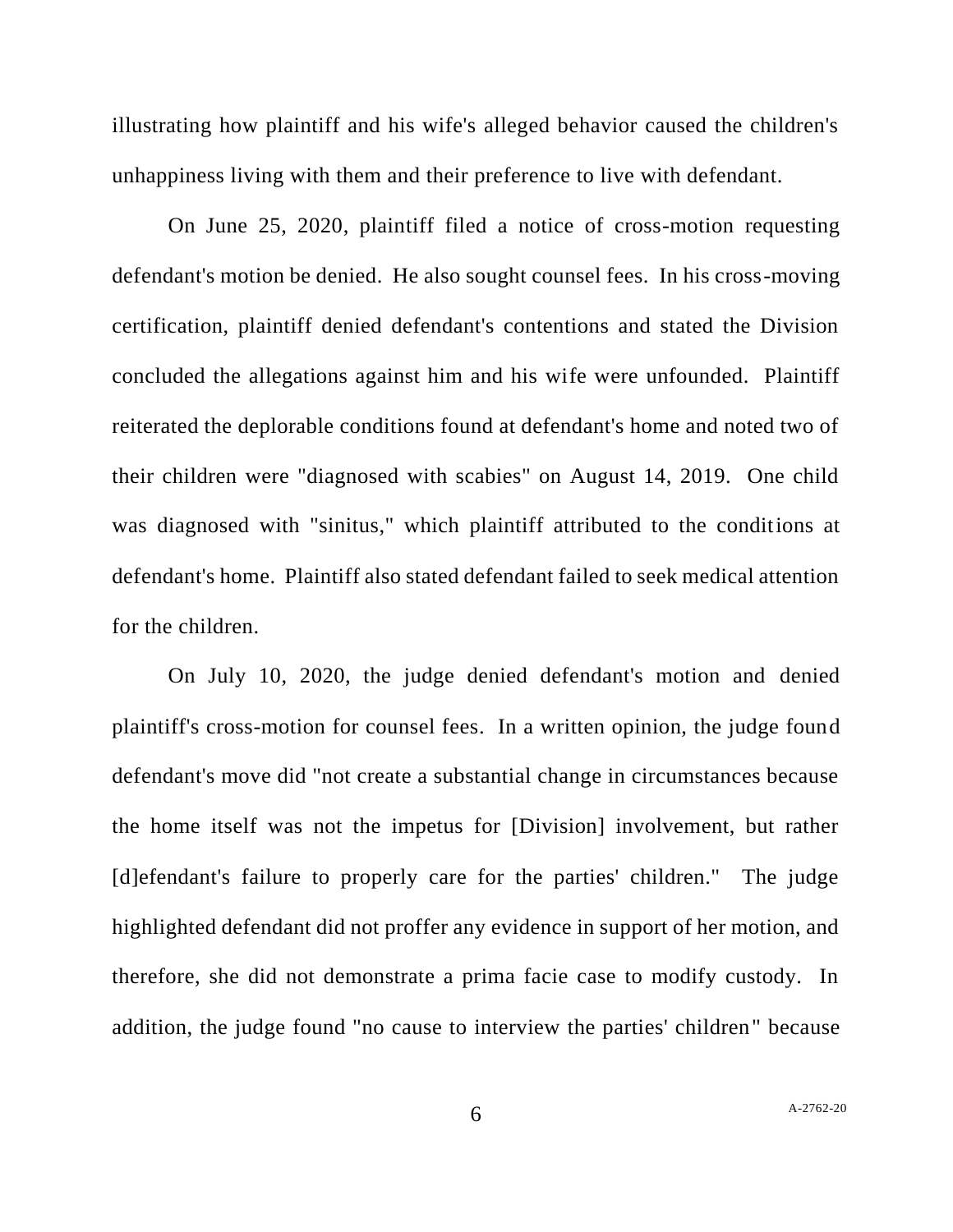"[t]he adverse incidents [d]efendant described were investigated by [the Division] and [its conclusion was] unfounded." A memorializing order was entered.

On March 4, 2021, plaintiff filed a motion to enforce litigant's rights. He requested the judge enforce the FJOD and compel defendant to pay off the HELOC in full if she did not refinance the loan. Plaintiff also moved to enforce the custody and parenting time agreement established in the November 2019 consent order, and to order defendant to file amended 2019 and 2020 tax returns claiming only two of the children as dependents as set forth in the FJOD. Further, plaintiff requested that the parties be required to abide by the Children's Bill of Rights, and for fees incurred in filing his motion.

In response, defendant filed opposition to plaintiff's motion and a notice of cross-motion to establish a fifty-fifty custody schedule of alternating weeks; to prohibit plaintiff from modifying the custody arrangement; requiring the children's input relative to the parenting schedule; to compel plaintiff to abide by the holiday visitation schedule; to prohibit plaintiff from tracking her location; to prohibit plaintiff from listening in on her phone calls to the children; and to recalculate her child support obligation to "reflect that [he] is not incurring after-school/child care costs" due to COVID-19. Defendant asked the

7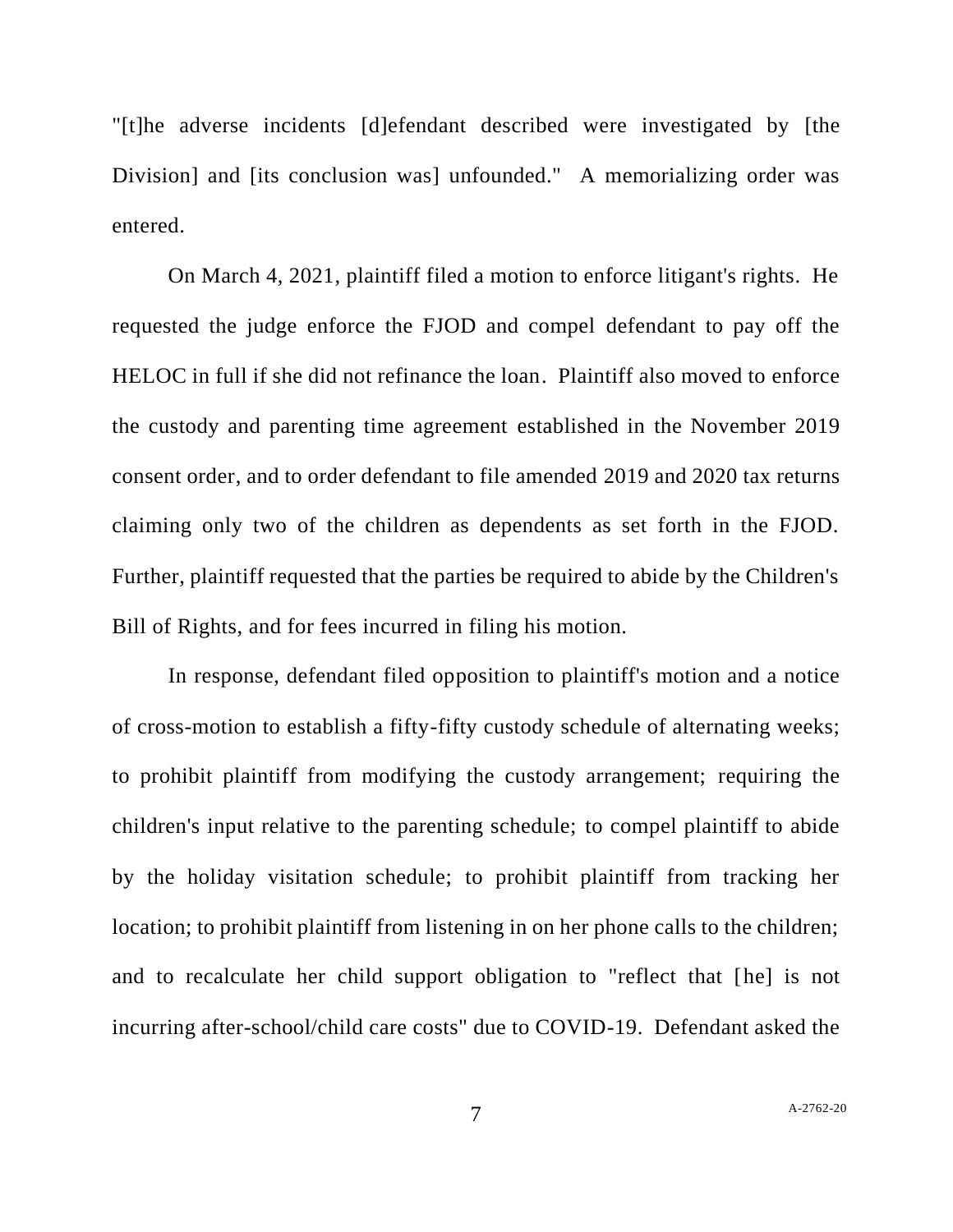judge to order plaintiff to submit an updated case information statement (CIS) so that a proper recalculation of child support could be made.

In support of her cross-motion, defendant certified as to many of the claims found in her previous motion, such as her demonstrating a substantial change of circumstances by relocating, and the alleged abusive behavior exhibited by plaintiff and his wife towards the children. Defendant stated the move to her new home "is critical since the only issue [plaintiff] was truly ever able to raise concerning the care of the children was the state of her home." <sup>1</sup>

In reply to defendant's opposition and cross-motion, plaintiff certified the HELOC's balance was \$18,526.02, but Navy Federal Credit Union would "accept a pay-off of \$8,340 within [thirty] days" or \$202 a week for twelve months, totaling \$10,500. Plaintiff also argued that COVID-19 does not constitute a permanent change of circumstances warranting a re-calculation of child support.

On April 23, 2021, the judge conducted oral argument on the motion and cross-motion via Zoom. The judge indicated on the record that the same issues raised in the previous motions before him as to custody modification were presented again. The judge emphasized "[t]here's been no change in

<sup>&</sup>lt;sup>1</sup> The record reflects the FMR was foreclosed upon.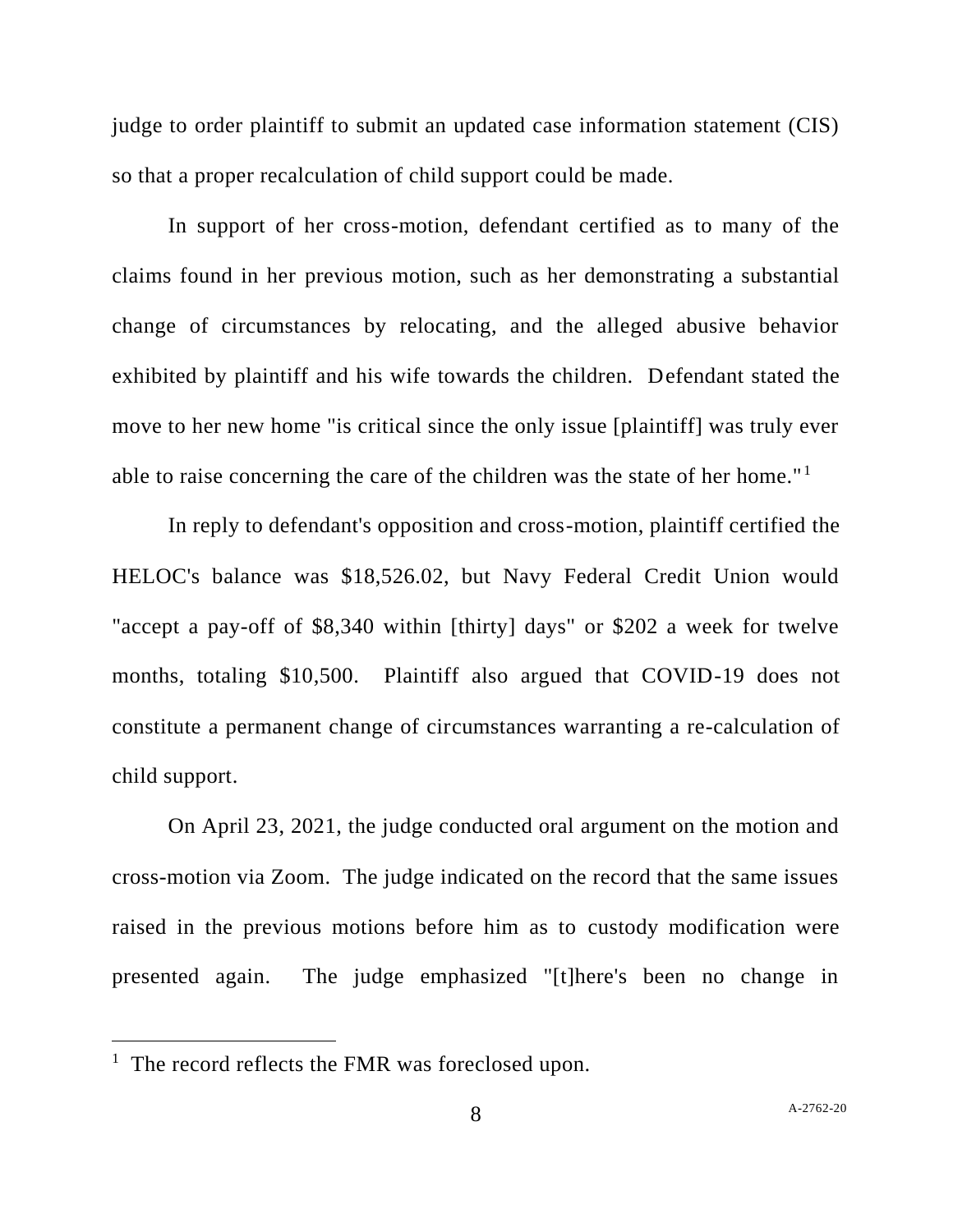circumstances since that last order to warrant modification to . . . custody at this point in time." As to defendant's application to have the judge interview the children, the judge explained:

> I do understand the request for the [c]ourt to interview the children. And if the [c]ourt found that there was a substantial change in circumstances warranting a modification, then the [c]ourt may interview those children as it goes through the factors set forth in N.J.S.A. 9:2-4 to determine what the children's best interests are.

> But since the [c]ourt doesn't find that there's a change in circumstances, no reason to go forward and . . . move to the second step to determine what the best interests of the children are. The [c]ourt finds the best interests of the children are already put in place by virtue of the prior custody determination.

Following oral argument that day, the judge entered an order accompanied by a comprehensive ten-page memorandum of decision.

In his decision, the judge granted plaintiff's motion to enforce litigant's rights as to the HELOC and ordered defendant to amend her 2019 and 2020 tax returns to claim only two of the parties' children as dependents as set forth in the FJOD. The judge granted plaintiff's motion to require the parties to abide by the Children's Bill of Rights and ordered defendant to pay plaintiff \$50 for his filing fees.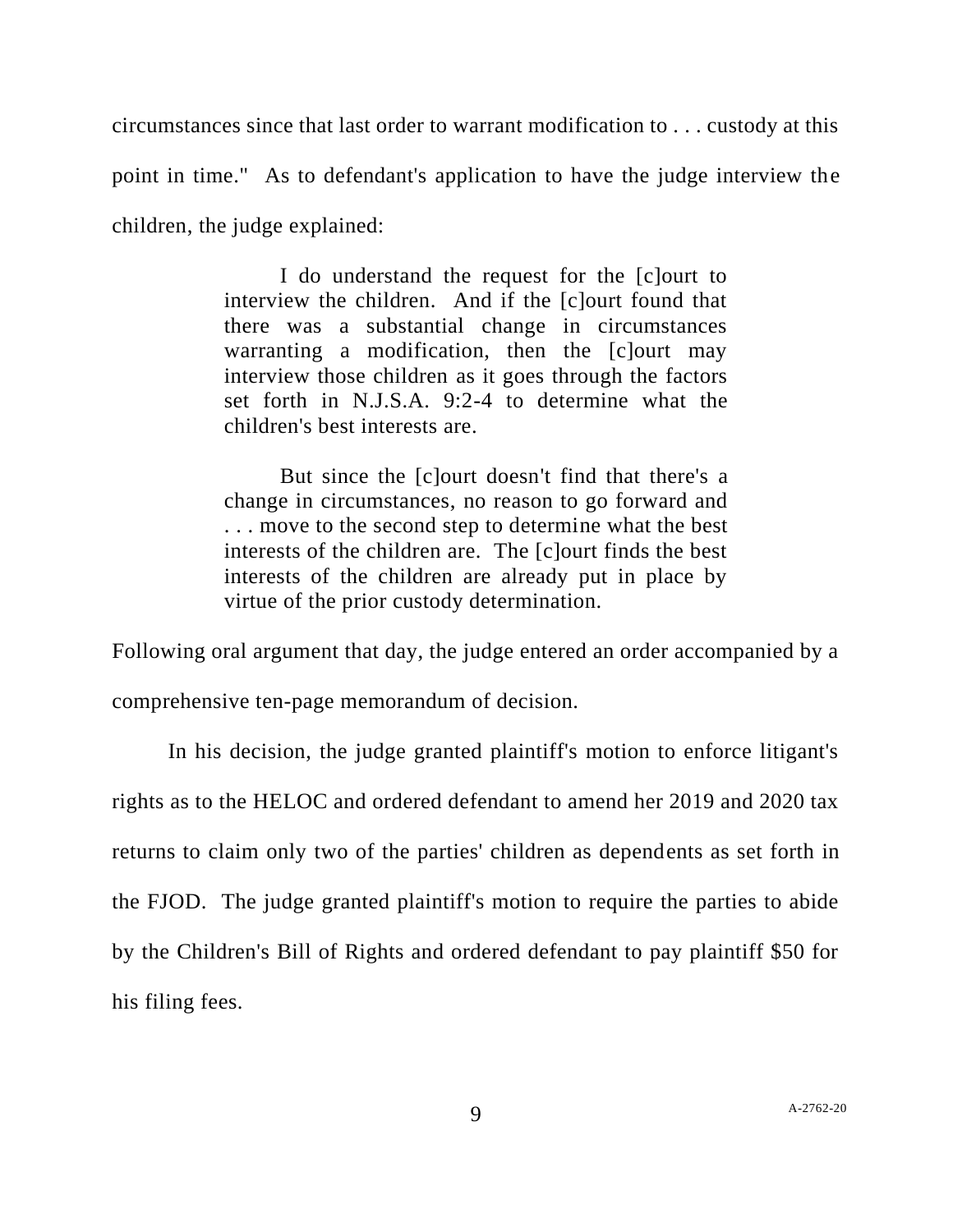As to defendant's cross-motion, the judge denied her request for a shared fifty-fifty custody schedule of alternating weeks; denied her request to require the children's input as to the parenting time schedule; and granted her application to enforce litigant's rights to prohibit plaintiff from modifying their custody and parenting time agreement. In addition, the judge granted defendant's crossmotion to enforce the holiday visitation schedule; to prohibit plaintiff from tracking her location during her parenting time; and granted her request to prohibit plaintiff from listening in on her calls to the children. The judge denied defendant's cross-motion to recalculate child support and therefore, deemed her request to require plaintiff to submit a completed CIS moot.

Defendant raises the following issues on appeal:

(1) the judge committed a critical flaw by not interviewing the children; and

(2) the judge was required to recalculate child support since plaintiff was not incurring after-care costs.

II.

We have routinely recognized the Family Part's "special jurisdiction and expertise in family matters." Thieme v. Aucoin-Thieme, 227 N.J. 269, 282-83 (2016) (quoting Cesare v. Cesare, 154 N.J. 394, 413 (1998)); see also Avelino– Catabran v. Catabran, 445 N.J. Super. 574, 587 (App. Div. 2016) (recognizing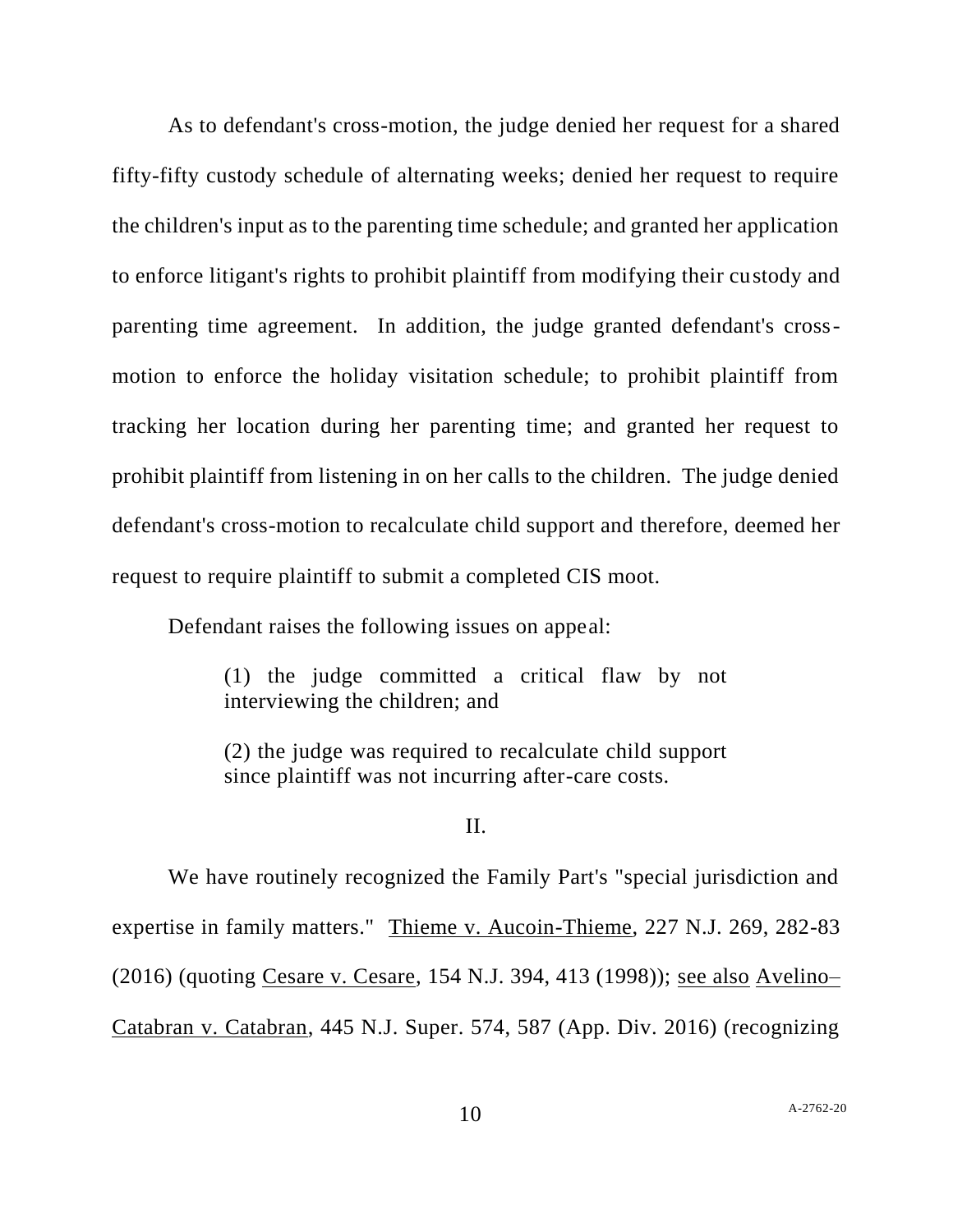"review of the Family Part's determinations regarding child support is limited"). As such, we will defer to the Family Part's factual findings and decision unless such decision constitutes as an abuse of discretion, i.e.: (1) its "findings are 'so manifestly unsupported by or inconsistent with the competent, relevant and reasonably credible evidence as to offend the interests of justice,'" Spangenberg v. Kolakowski, 442 N.J. Super. 529, 535 (App. Div. 2015) (quoting Rova Farms Resort, Inc. v. Invs. Ins. Co. of Am., 65 N.J. 474, 484 (1974)); (2) the court failed to consider all controlling legal principles, Gotlib v. Gotlib, 399 N.J. Super. 295, 309 (App. Div. 2008); or (3) the court entered an order that lacks evidential support, Mackinnon v. Mackinnon, 191 N.J. 240, 254 (2007).

"In custody cases, it is well settled that the court's primary consideration is the best interests of the children." Hand v. Hand, 391 N.J. Super. 102, 105 (App. Div. 2007) (citing Kinsella v. Kinsella, 150 N.J. 276, 317 (1997)); see also Bisbing v. Bisbing, 230 N.J. 309, 322 (2017) ("A custody arrangement adopted by the trial court, whether based on the parties' agreement or imposed by the court, is subject to modification based on a showing of changed circumstances, with the court determining custody in accordance with the best interests standard of N.J.S.A. 9:2-4." (citing Beck v. Beck, 86 N.J. 480-496 n.8 (1981))). "The court must focus on the 'safety, happiness, physical, mental and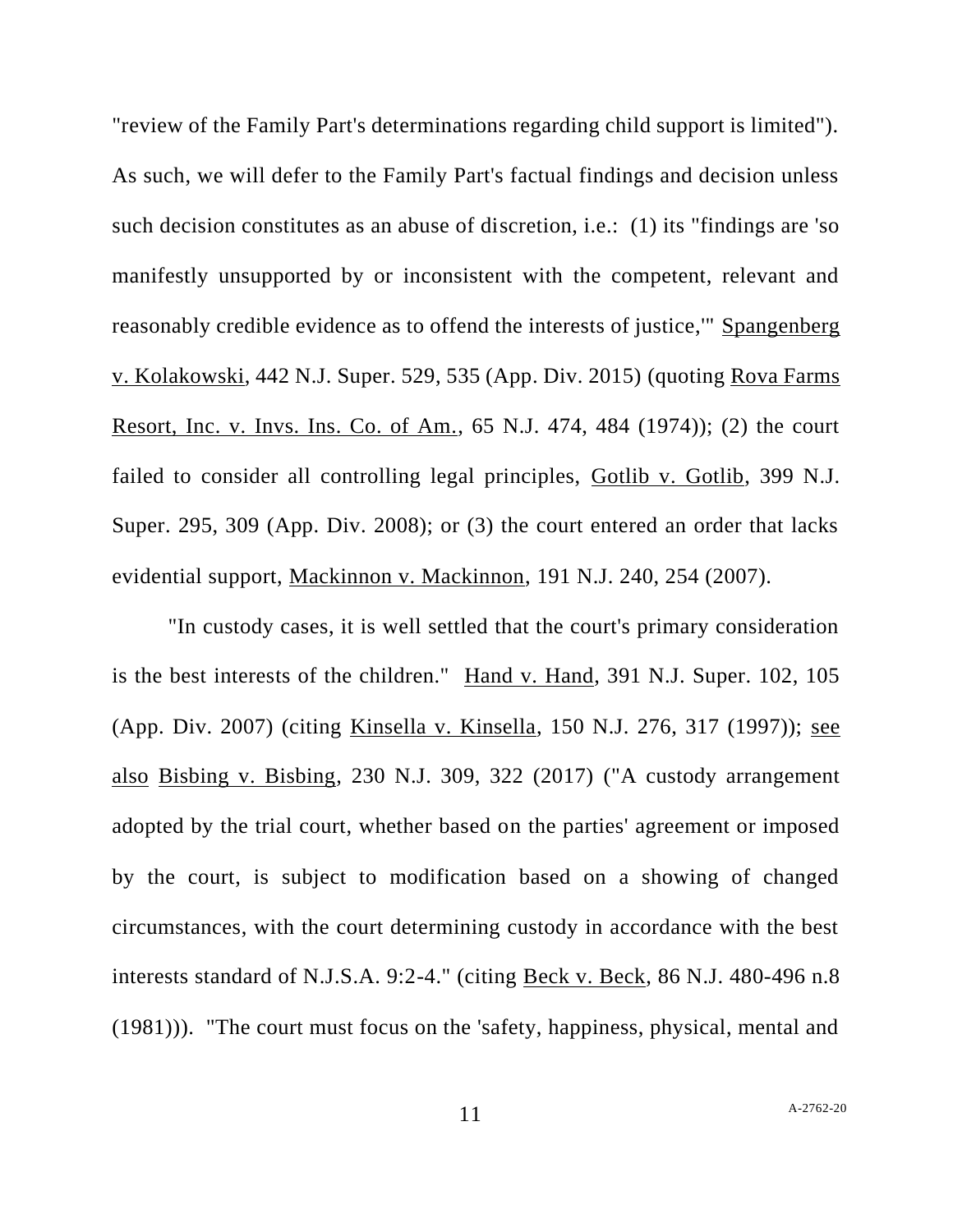moral welfare' of the children." Hand, 391 N.J. Super. at 105 (quoting Fantony v. Fantony, 21 N.J. 525, 536 (1956)).

N.J.S.A. 9:2-4(d) provides courts must order custody arrangements in accordance with the parties' agreement unless it is not in the best interests of the child. "Parties cannot by agreement relieve the court of its obligation to safeguard the best interests of the child." P.T. v. M.S., 325 N.J. Super. 193, 215 (App. Div. 1999) (citing In re Baby M., 109 N.J. 396, 418 (1988)). "While custody agreements should be taken into account by the court, a trial court must determine whether the agreement is in the best interests of the children." Ibid. (citation omitted).

It is also well-settled that a party seeking modification of an existing custody arrangement must demonstrate a change in circumstances. See R.K. v. F.K., 437 N.J. Super. 58, 62-63 (App. Div. 2014). To determine whether there are changed circumstances, the court must consider the circumstances that existed when the original custody order was entered. Sheehan v. Sheehan, 51 N.J. Super. 276, 287-88 (App. Div. 1958). After considering those facts, the court "may ascertain what motivated the original judgment and determine whether there has been any change in circumstances." Id. at 288.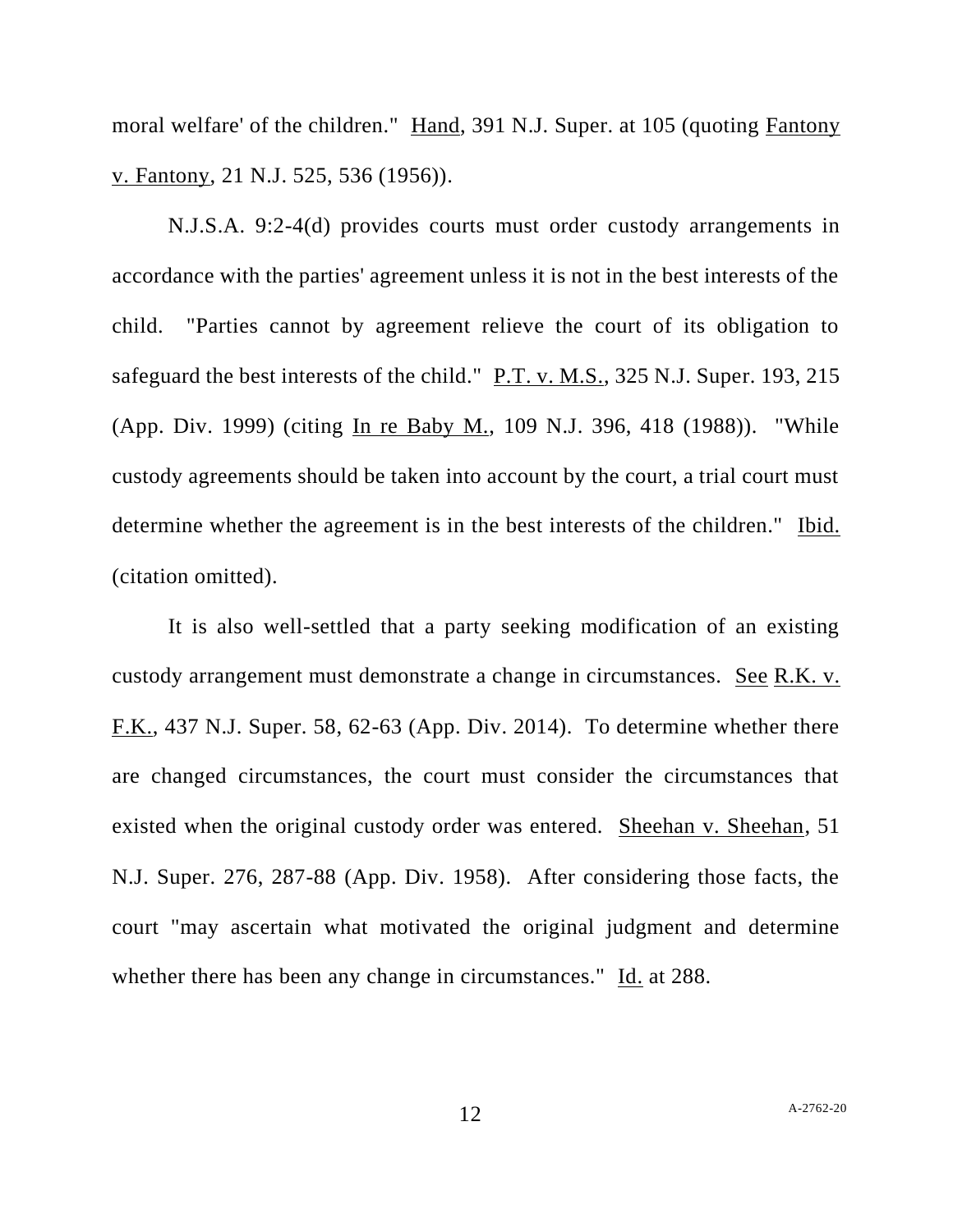The party seeking to modify custody, however, must first demonstrate a substantial change of circumstances, which will affect the children's welfare, before the Family Part will consider the best interests of the children anew. E.g., Hand, 391 N.J. Super. at 105. The Family Part will not reconsider the best interests of the children absent the moving party's prima facie showing of changed circumstances. See, e.g., Id. at 112. Nor may the Family Part conduct a plenary hearing where the moving party has failed to establish a prima facie showing that such a hearing is necessary. Id. at 106. The judge is required to conduct a plenary hearing only "when the submissions show there is a genuine and substantial factual dispute regarding the welfare of the children, and the [Family Part] determines that a plenary hearing is necessary to resolve the factual dispute." Id. at 105 (emphasis added); Jacoby v. Jacoby, 427 N.J. Super. 109, 123 (App. Div. 2012).

First, defendant argues the judge erred in declining to interview the children to ascertain where they preferred to live because it was in their best interests. Specifically, defendant asserted "since virtually every change of custody was premised on the condition of [her] home[,] the trial court could have questioned the children on the state of [defendant's] home." We disagree.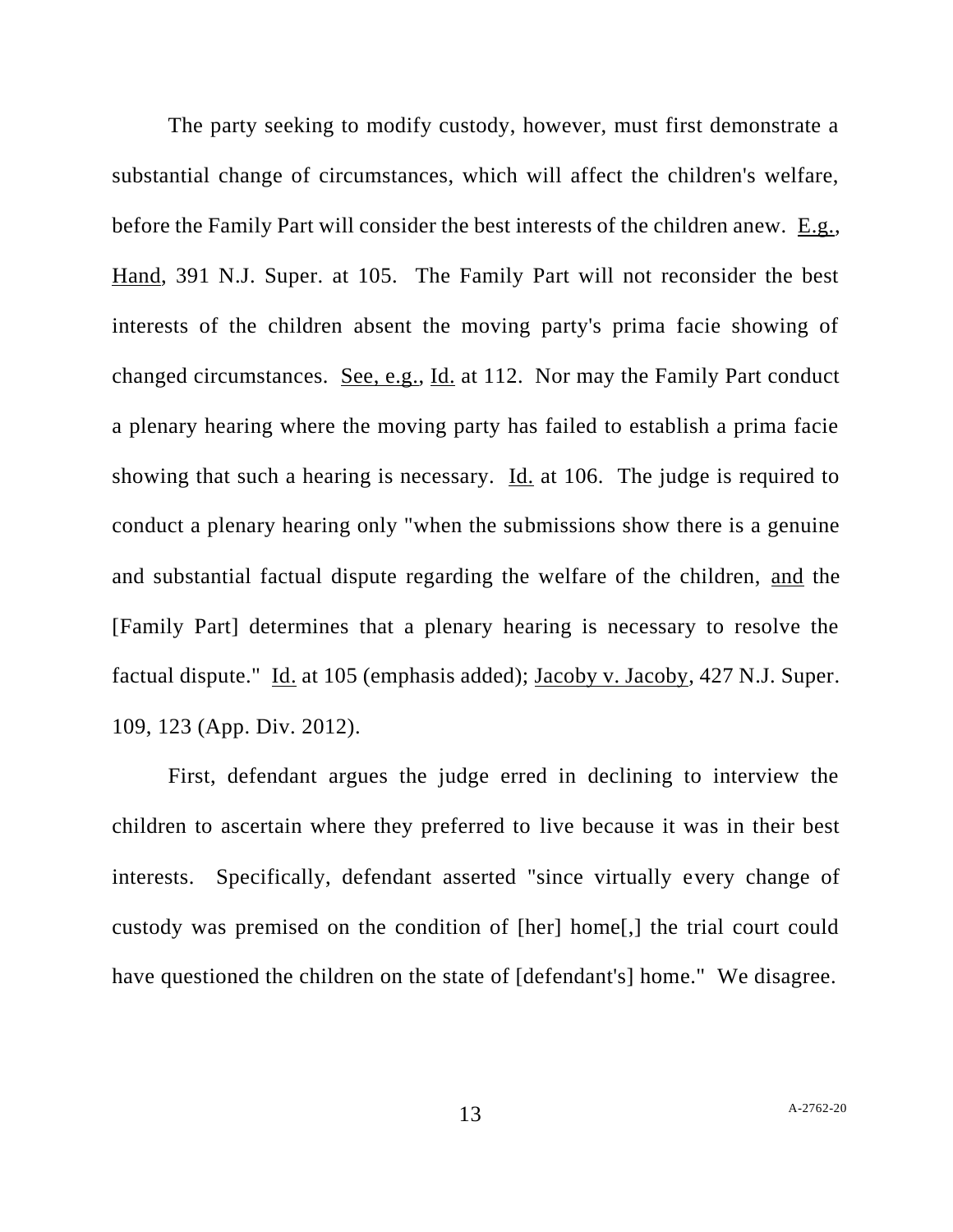"[T]he decision whether to interview a child in a contested custody case is left to the sound discretion of the trial judge, which, as in all matters affecting children, must be guided by the best interest of the child." D.A. v. R.C., 438 N.J. Super. 431, 455-56 (App. Div. 2014). As the judge adroitly pointed out in his April 23, 2021 decision, defendant failed to establish a prima facie case of changed circumstances, and therefore, the court does not consider the best interests of the children anew. Hand, 391 N.J. Super. at 105. Moreover, the judge noted "[d]efendant's arguments turn on conclusory allegations forbidden by Lepis v. Lepis, 83 N.J. 138, 159 (1980)." And, defendant did not prove how moving to a new home affects the children's interest. The judge's decision was based upon substantial credible evidence in the record and is entitled to our deference. Donnelly v. Donnelly, 405 N.J. Super. 117, 126 (App. Div. 2009); Cesare, 154 N.J. 394.

Moreover, the clear language set forth in Rule 5:8-6 provides that "the judge's interview with the child is discretionary rather than mandatory." Pressler & Verniero, Current N.J. Court Rules, cmt. 1.4.3 on R. 5:8-6 (2022). The judge placed his reasons on the record for declining to interview the children and reasoned the same issues supporting defendant's motion to change custody advanced in June 2020 mirrored the issues raised in her March 4, 2021 motion,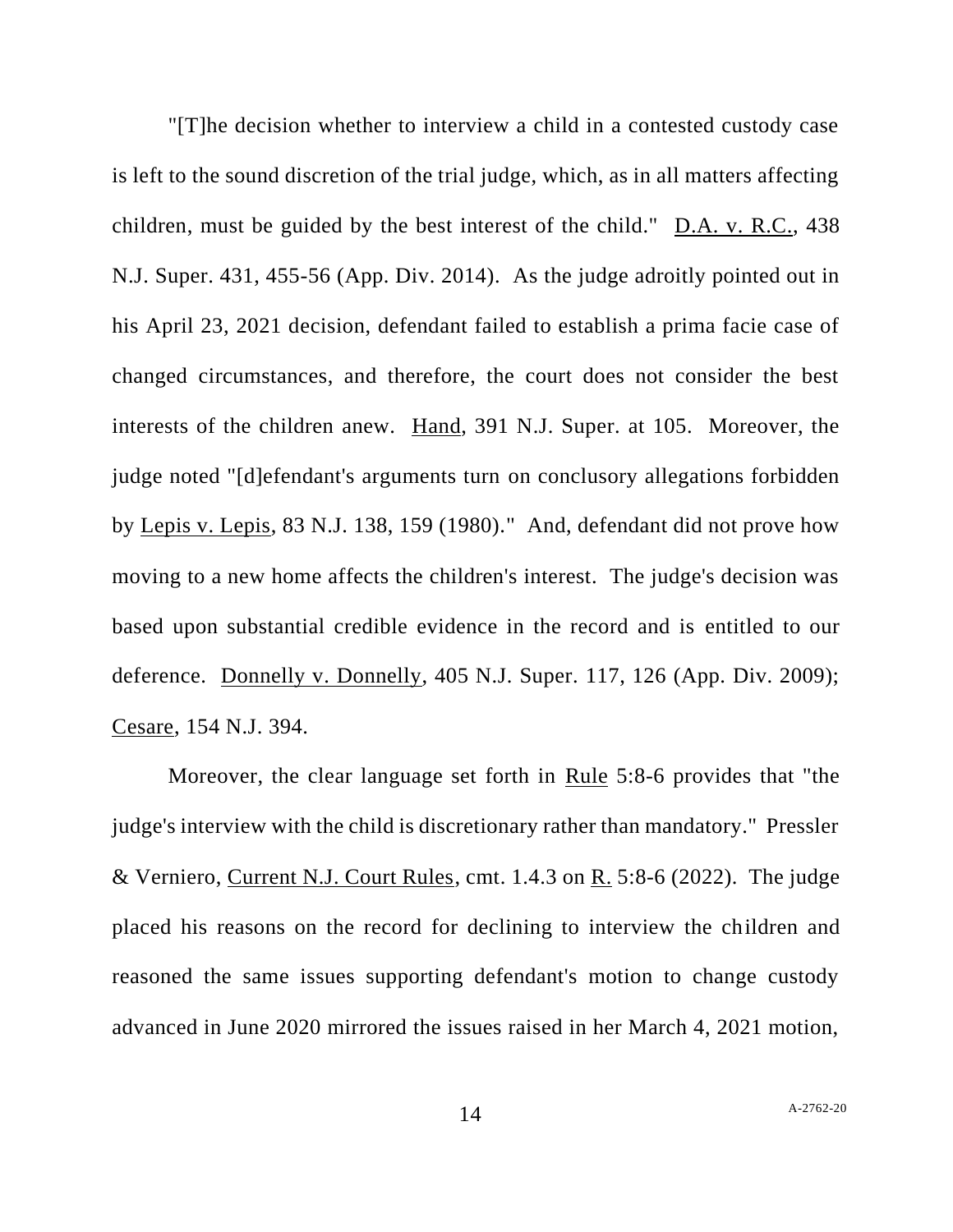leading to the order under review. The judge concluded defendant again failed to present a substantial change of circumstances justifying the need for him to interview the children.

We are satisfied that the judge was well within his discretion under Rule 5:8-6 to decline to perform an interview of the parties' children. This is not a situation in which their views were conveyed through a child's letter to the court or through a certification drafted by an attorney for one of the parties. Cf. Mackowski v. Mackowski, 317 N.J. Super. 8, 10-13 (App. Div. 1998) (generally disapproving of the consideration of such letters and certifications in lieu of child interviews). We see no reason to disturb the judge's decision declining to interview the children.

## III.

Regarding defendant's second argument that the judge erred by not recalculating child support, the record is incomplete. Defendant merely contends on appeal, as she did before the Family Part judge, that the children's schedules changed in March 2020 and thereafter due to the COVID-19 pandemic. According to defendant, plaintiff was not incurring after care costs due to virtual learning from his home. Plaintiff does not specifically challenge defendant's contention but argued before the Family Part, and now on appeal,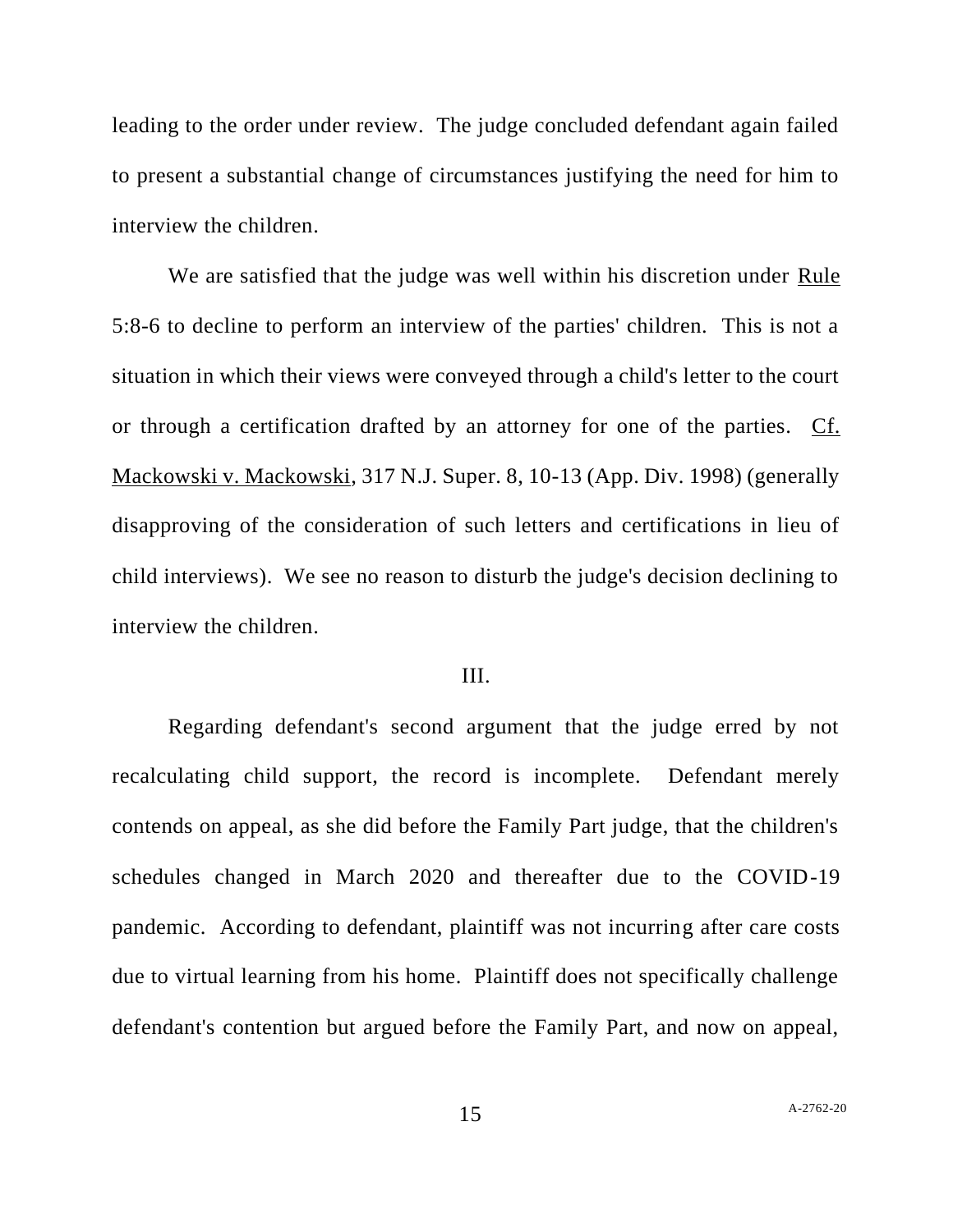that the children's virtual learning does not constitute a permanent change of circumstances, and therefore, child support does not need to be recalculated. Our review of this issue is impeded by the lack of a complete record on appeal.

Notably, defendant did not include a current CIS or her previous CIS's filed with the Family Part in her appendix as required by Rule  $5:5-4(a)(4)$ .<sup>2</sup> The rule provides for "motion attachments for modification or termination of alimony or child support not based on retirement," and states:

> When a motion or cross motion is filed for modification or termination of alimony or child support, other than an application based on retirement filed pursuant to N.J.S.A.  $2A:34-23(j)(2)$  and  $(j)(3)$ , the movant shall append copies of the movant's current [CIS] and the movant's [CIS] previously executed or filed in connection with the order, judgment or agreement sought to be modified. If the court concludes that the party seeking relief has demonstrated a prima facie showing of a substantial change of circumstances or that there is other good cause, then the court shall order the opposing party to file a copy of a current [CIS].

Under Rule  $2:6-1(a)(1)(I)$ , the appendix must contain "parts of the record

. . . essential to the proper consideration of the issues." When such items are not

provided, we may decline to address the issues raised, Cmty. Hosp. Grp., Inc. v.

<sup>&</sup>lt;sup>2</sup> We glean from the record that in support of her motion to recalculate child support on March 23, 2021, defendant included an updated CIS and attached a copy of her 2020 tax return and three most recent paystubs. These documents were not included in her appendix.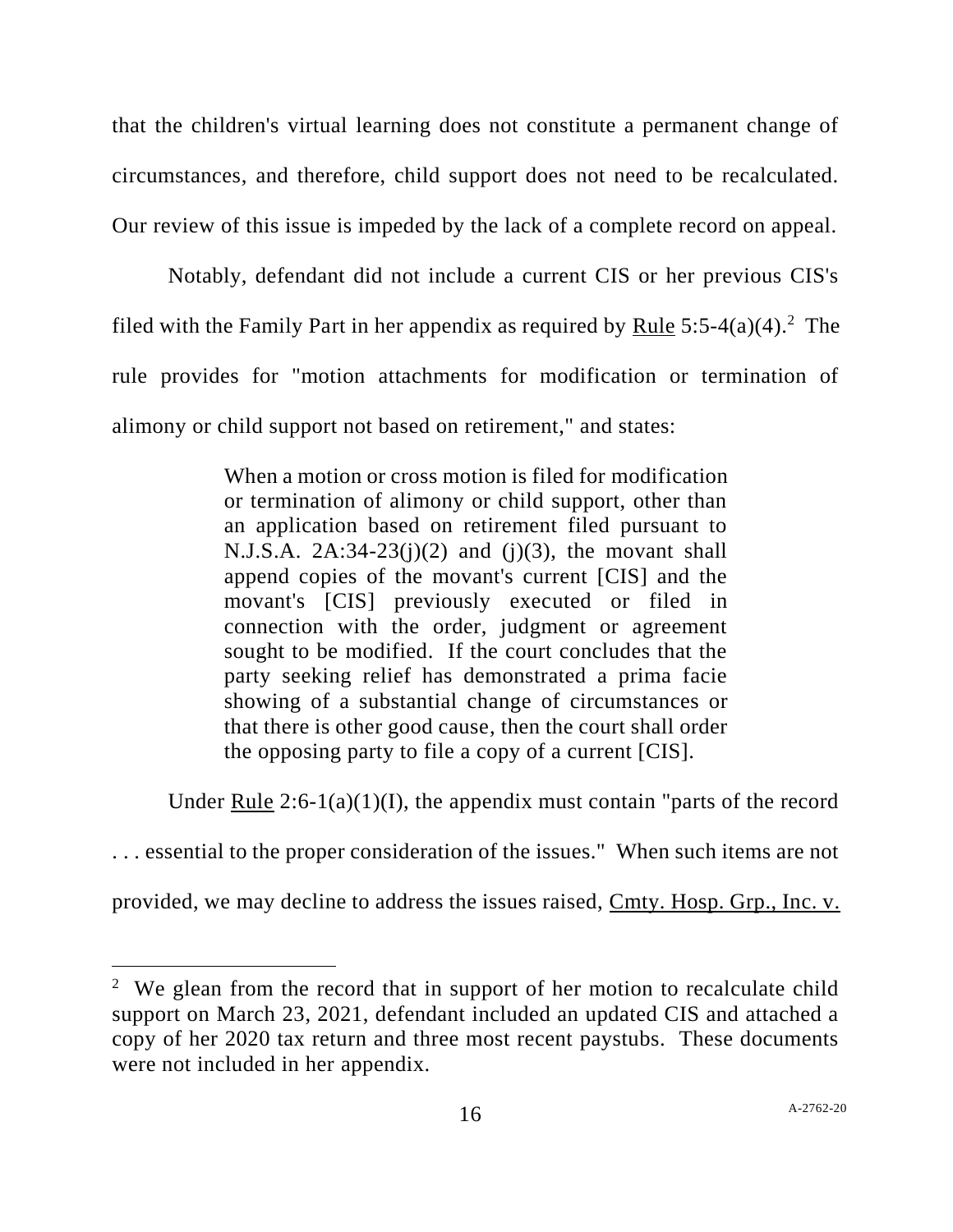Blume Goldfaden Berkowitz Donnelly Fried & Forte, P.C., 381 N.J. Super. 119, 127 (App. Div. 2005), or affirm the order on review, Soc'y Hill Condo. Ass'n, Inc. v. Soc'y Hill Assocs., 347 N.J. Super. 163, 177 (App. Div. 2002). Furthermore, "[t]he appellate court may at any time on its own motion . . . dismiss [an] appeal." R. 2:8-2.

Because defendant failed to comply with Rules 2:6-1(a) and 5:5-4(a)(4), we must dismiss the second issue raised in her appeal relative to the recalculation of child support. See Pressler, cmt. 1.1 on R. 2:8-2 (permitting the appellate court "to dismiss an appeal because of procedural and technical defects"); see also In re Zakhari, 330 N.J. Super. 493, 395 (App. Div. 2000) (permitting dismissal of an appeal where procedural deficient "make it impossible for [this court] properly to review [a] matter"). The dismissal of this aspect of defendant's appeal is without prejudice to her refiling a motion in the Family Part. We express no opinion as to what the outcome of the motion should be.

In sum, we discern no error in the custody and parenting time determinations made by the judge or his decision not to conduct in camera interviews of the children, and we affirm the April 23, 2021 order. We dismiss defendant's appeal without prejudice as it relates to recalculation of child